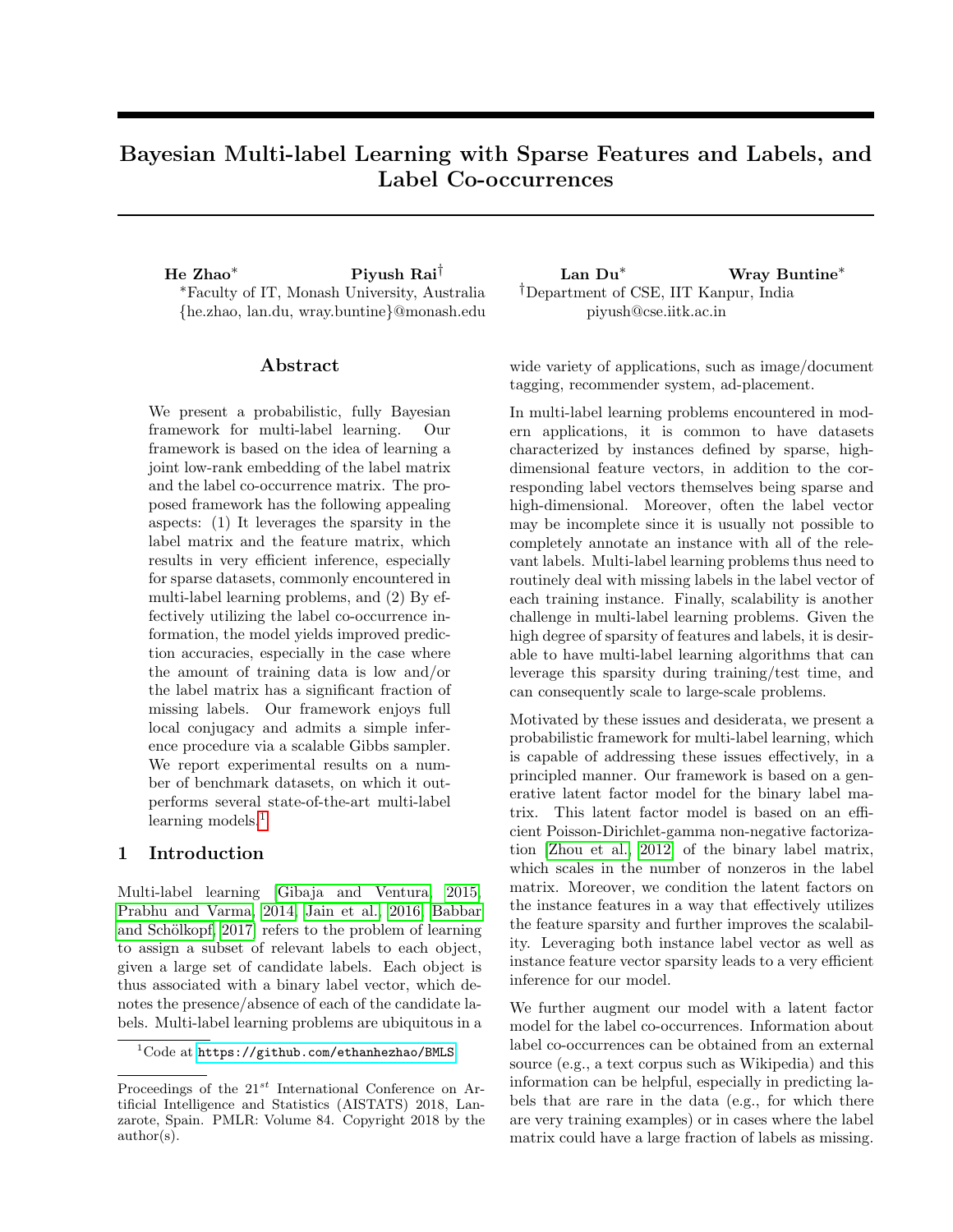Our latent factor model for the label co-occurrence is learned jointly with the latent factor model for the label matrix, and sharing the latent factors of the label helps in effectively transferring information from the label co-occurrences.

Our model enjoys local conjugacy, which leads to a very simple and highly efficient Bayesian inference via Gibbs sampling. Our model is considerably more scalable as compared to other state-of-the-art Bayesian models for multi-label learning, while achieving comparable and better prediction accuracies.

# 2 Background and Notation

In the multi-label learning problem, we assume that we are given an  $D \times N$  instance feature matrix **X** and an  $L \times N$  instance label matrix  $\mathbf{Y} \in \{0, 1\}^{L \times N}$ , where  $N, D, L$  are the number of instances, the dimension of features, the dimension of labels, respectively. Both matrices are assumed to be highly sparse. In this paper, we focus on binary features, which are quite common, especially in large-scale multi-label learning tasks. An example would be in document classification: each instance is a text document which is associated with a binary feature vector indicating the presence/absence of words. The goal of multi-label learning is to use the feature matrix and the label matrix to learn a model that can predict the label vector  $y_*,$  given the feature vector  $x_*$  of a new instance.

Our model is based on the idea of factorizing the label matrix  $\mathbf{Y}$ , which is equivalent to learning a lowdimensional embedding  $\boldsymbol{\theta}_i$  for the label vector  $\boldsymbol{y}_i$  (i.e., the  $i^{\text{th}}$  column vector of Y) of each instance i [\[Yu](#page-8-5) [et al., 2014,](#page-8-5) [Rai et al., 2015,](#page-8-6) [Mineiro and Karampatzi](#page-8-7)[akis, 2015\]](#page-8-7). The embedding  $\theta_i$  is, in turn, conditioned on the feature vector  $x_i$  (i.e., the i<sup>th</sup> column vector of  $X$ ) associated with that instance. Given the feature vector of a new instance  $x_*$ , its embedding  $\theta_*$ can be computed and it label vector  $y_*$  can be predicted/decoded from  $\theta_*$ . Different label embedding models vary in how the embeddings are conditioned on the features and how the embeddings are decoded to produce the label vector at test time.

Our model has the following distinguishing aspects as compared to other existing label embedding methods for multi-label learning: (1) Learning the embeddings by our model scales in the number of nonzeros in the label and feature matrices, and (2) The model can effectively leverage the label co-occurrence matrix, if available. The latter property is especially useful when a significant fraction of the labels are missing in the label matrix and/or if the number of training instances are very small.

# 3 The Model

Our model assumes that each entry  $y_{l,i} \in \{0,1\}$  of the label matrix  $\mathbf{Y}$  is generated by first drawing a *la*tent count  $z_{l,i}$  from the Poisson distribution with rate parameter  $\psi_{l,i}$  and then thresholding the count at 1.

<span id="page-1-1"></span>
$$
y_{l,i} = \mathbf{1}_{z_{l,i} > 0} \tag{1}
$$

$$
z_{l,i} \sim \text{Poisson}(\psi_{l,i}) \tag{2}
$$

where 1. is the indicator function. To assist clarity, we further denote the latent count matrix as  $\mathbf{Z} \in \mathbb{Z}^{\tilde{L} \times N}$ and the Poisson rate matrix as  $\Psi \in \mathbb{R}_+^{L \times N}$ .

By integrating  $z_{l,i}$  out, the above generative process for  $y_{l,i}$  can be shown to be equivalent to

$$
y_{l,i} \sim \text{Bernoulli}[1 - \exp(-\psi_{l,i})] \tag{3}
$$

which is the Bernoulli-Poisson (BP) link function [\[Zhou, 2015\]](#page-8-8) for binary observations. A particularly appealing aspect of the BP link (as opposed to other link function for binary observations, such as logistic/probit) is that the inference cost only depends on the number of nonzeros in the data [\[Zhou,](#page-8-8) [2015\]](#page-8-8), making it an ideal choice for the problems involving the large-scale multi-label learning problems with sparsity. Specifically, if the  $y_{i,l} = 0$ ,  $z_{i,l} = 0$  with probability one. Therefore we only need to infer the latent count  $z_{i,l}$  for those labels  $y_{i,l}$  that are nonzero. That is how the sparsity of the label matrix is leveraged in our model.

#### <span id="page-1-0"></span>3.1 A Low-Rank Model for Label Matrix

Most real-world multi-label learning datasets consist of high-dimensional labels vectors. However, the labels tend to be related to each other. Therefore, a popular assumption used in multi-label learning is to use a lowrank approximation for the label matrix, as also used in recent work [\[Yu et al., 2014,](#page-8-5) [Rai et al., 2015,](#page-8-6) [Mineiro](#page-8-7) [and Karampatziakis, 2015,](#page-8-7) [Bhatia et al., 2015\]](#page-8-9). To this end, we assume that the Poisson parameter matrix  $\Psi$ admits a low-rank factorization as follows:

$$
\mathbf{\Psi} = \mathbf{\Phi}^\top \mathbf{\Theta} \tag{4}
$$

where  $\mathbf{\Theta} \in \mathbb{R}_{+}^{K \times N}$  and  $\mathbf{\Phi} \in \mathbb{R}_{+}^{K \times L}$ .

For one instance  $i$ , the model can be written as:

$$
\mathbf{y}_i \sim \text{Bernoulli}[1 - \exp(-\psi_i)] \tag{5}
$$

$$
\boldsymbol{\psi}_i = \boldsymbol{\Phi}^\top \boldsymbol{\theta}_i = \sum_{k=1}^{\mathbf{n}} \boldsymbol{\phi}_k \theta_{i,k} \tag{6}
$$

The model can be interpreted as follows: The label vector  $y_i$  is associated with an embedding  $\theta_i$  and  $\Phi$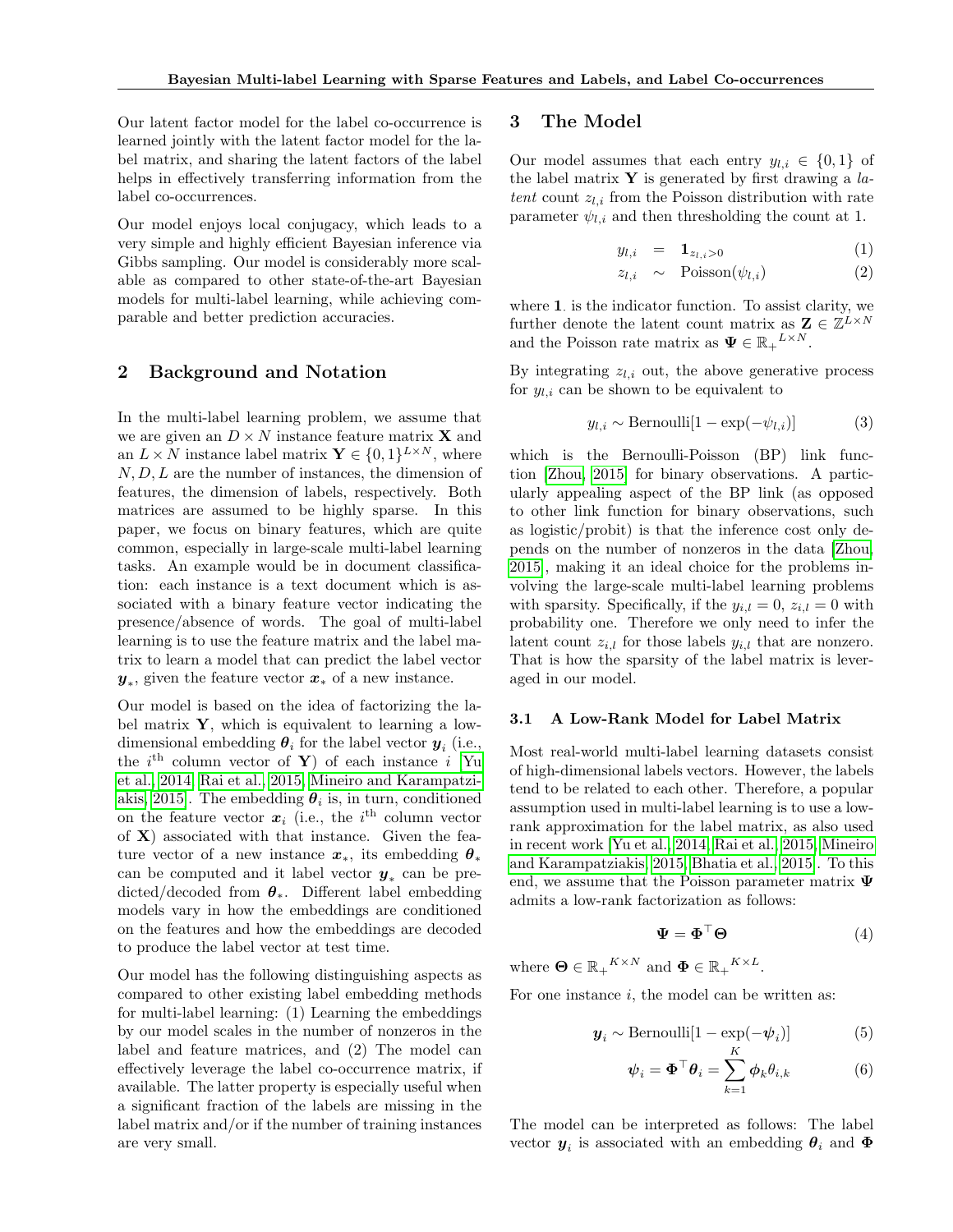can be considered as  $K$  "topics", each a distribution over the L labels. The label vector  $y_i$  of instance i can then be thought of as being generated via a linear combination of these  $K$  topics through the BP link. The combination weights given by the embedding vector  $\theta_i$ , with  $\theta_{k,i}$  representing the weight of topic k, where  $\phi_{k,l}$  represents the weight of label l in topic k. Finally, we impose Dirichlet prior on  $\phi_k$ :

$$
\phi_{\mathbf{k}} \sim \text{Dirichlet}_L(\beta_0, \cdots, \beta_0) \tag{7}
$$

#### 3.2 Conditioning Embeddings on Features

To condition the label vector embeddings  $\theta_i$  on the feature vector  $x_i$ , we model  $\theta_{k,i}$  a log-linear combination of the instance's features as follows:

$$
\theta_{k,i} = b_k \prod_{d}^{D} h_{k,d}^{x_{d,i}} \tag{8}
$$

where  $h_{k,d} \in \mathbb{R}_+$  is a latent variable controlling the influence of feature d on topic k and  $b_k \in \mathbb{R}_+$  is a feature-independent bias term. Both  $h_{k,d}$  and  $b_k$  are drawn from a gamma distribution:

$$
h_{k,d}, b_k \sim \text{Gamma}(\mu_0, 1/\mu_0) \tag{9}
$$

Figure [1](#page-2-0) shows the graphical model for the above construction. Given our model construction,  $h_{k,d}$  is expected to have mean 1. The intuition is that, in multilabel learning problems, the number of features D is usually very large but, for most of the instances, only a small subset of these features is discriminative. Therefore, if feature  $d$  does not contribute to topic  $k$  or is not very informative, then  $h_{k,d}$  should be dominated by the prior and expected to be near 1, in order to have little influence on  $\theta_{k,i}$ . Note that the variance of  $h_{k,d}$  is  $\frac{1}{\mu_0}$ , which is a hyperparameter of our model.

One of the particularly appealing aspects of our parameterization in Eq. [8](#page-2-1) is its computational efficiency when the features are sparse (which is usually the case with most multi-label learning datasets). In contrast, the existing label embedding models [\[Yu et al., 2014,](#page-8-5) [Rai et al., 2015,](#page-8-6) [Mineiro and Karampatziakis, 2015\]](#page-8-7) learn an explicit regression model from the D dimensional feature vector  $x_i$  to  $\theta_{i,k}$ , which is computationally very expensive for large  $D$ . At the same time, the choice of parameterization in Eq. [8](#page-2-1) also facilitates in retaining the conjugacy of our model, leading to a simple and efficient inference algorithm. We will study the details of how the inference leverages the sparsity of the feature matrix in Section [4.](#page-3-0)

#### 3.3 Leveraging Label Co-occurrences

In addition to the labels of the instances, it is often possible to get label co-occurrence statistics [\[Mensink](#page-8-10)



<span id="page-2-0"></span>Figure 1: The graphical model for factorizing the label matrix.  $h_d$ ,  $\theta_i$ ,  $\phi_l$  is the  $d^{\text{th}}$  column of **H**, the  $i^{\text{th}}$ column of  $\Theta$ , the l<sup>th</sup> row of  $\Phi$  respectively. All of them are K dimensional vectors.

<span id="page-2-1"></span>[et al., 2014\]](#page-8-10) from an external source, such as a text corpus (e.g., Wikipedia). Suppose the label co-occurrence statistics are provided in form of an  $L \times L$  count matrix  $\mathbf{C} \in \mathbb{Z}^{L \times L}$ , where each entry of **C** denotes the number of times a pair of labels co-occurs. Note that in the absence of an external source of information, one possible way to construct the matrix  $C$  could be to use the label matrix Y itself, i.e., as  $C = Y^{\top}Y$ . In this case, even though C reuses the information already present in  $Y$ , this "re-encoding" of information can still help the model, as also corroborated by recent work [\[Liang](#page-8-11) [et al., 2016\]](#page-8-11).

It is natural to model label co-occurrences by the Poisson distribution:

$$
c_{l,m} \sim \text{Poisson}(\psi_{l,m}')
$$
 (10)

where  $c_{l,m}$  denotes the number of times a pair of labels l and m co-occurs,  $\psi'_{l,m}$  denotes the  $(l,m)^{th}$  entry in the Poisson rate matrix  $\Psi' \in \mathbb{R}_{+}^{L \times L}$ . We further apply a low-rank factorization of  $\Psi'$  as follows:

<span id="page-2-2"></span>
$$
\mathbf{\Psi}' = \mathbf{\Phi}^\top \mathbf{\Lambda} \mathbf{\Phi} \tag{11}
$$

Here  $\mathbf{\Lambda} \in \mathbb{R_+}^{K \times K}$  is a diagonal matrix, whose diagonal elements are denoted by the vector  $\lambda \in \mathbb{R}_+^K$ . We assume  $\lambda_k$  to have a gamma prior distribution:

$$
\lambda_k \sim \text{Gamma}(\gamma_0/K, f_0) \tag{12}
$$

where  $\gamma_0$ ,  $f_0$  are given uninformative gamma priors.

Figure [2](#page-3-1) shows the graphical model of this part. Note that  $\Phi$  in Eq. [\(11\)](#page-2-2) is the same "K topics" matrix that we have used in the low-rank modeling of the label matrix  $\mathbf{Y}$  (Sec. [3.1\)](#page-1-0). This is essentially a co-factorization model, such as the collective matrix factorization [Singh and Gordon](#page-8-12) [\[2010\]](#page-8-12), [Klami et al.](#page-8-13) [\[2013\]](#page-8-13), for joint low-rank modeling of multiple matrices with shared latent factors. In our case, these matrices are the label matrix  $\mathbf Y$  and the label co-occurrence matrix C, with the topic matrix  $\Phi$  shared by the latent factor models of both  $Y$  and  $C$ . Note however that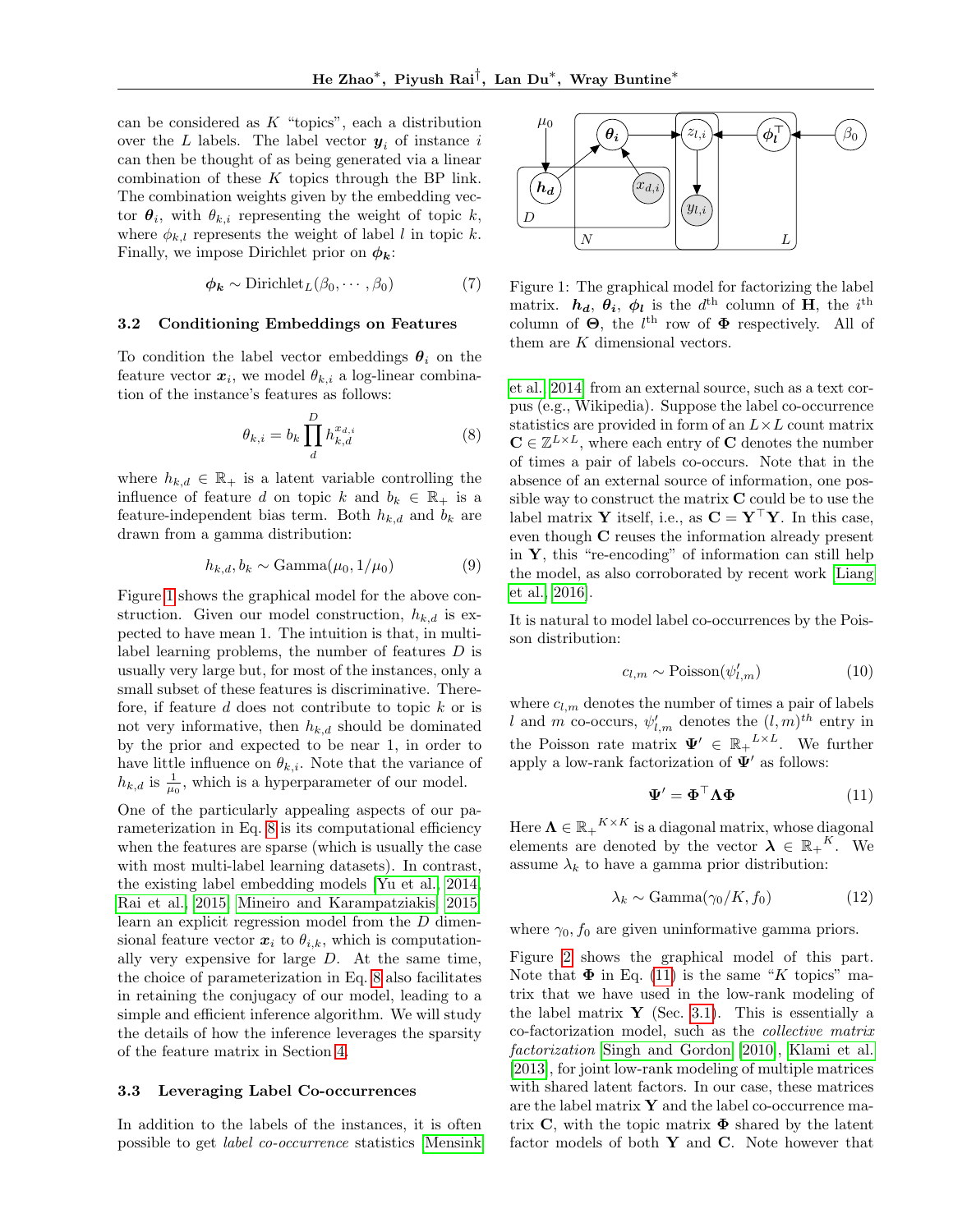

<span id="page-3-1"></span>Figure 2: The graphical model for leveraging cooccurrences.  $\phi_l$  is the l<sup>th</sup> row of  $\Phi$ .  $\phi_l$  and  $\lambda$  are  $K$  dimensional vectors. Note: In the overall model, this part is learned jointly with the factorization of the label matrix.

unlike collective matrix factorization [Singh and Gor](#page-8-12)[don](#page-8-12) [\[2010\]](#page-8-12), [Klami et al.](#page-8-13) [\[2013\]](#page-8-13), our gamma-Poisson generative model can effectively leverage the sparsity of these matrices and results in very efficient inference, with complexity that scales in the number of nonzeros.

# <span id="page-3-0"></span>4 Inference

Exact inference in our Bayesian model is intractable. However, one of the most appealing properties of our model is that it admits very simple yet efficient approximate inference via closed form Gibbs sampling updates. Leveraging data augmentation techniques [Zhou](#page-8-4) [et al.](#page-8-4) [\[2012\]](#page-8-4), the proposed model enjoys full local conjugacy and facilitates deriving efficient Gibbs sampling updates for all the latent variables of our model. Moreover, the inference in our model scales in the number of nonzeros in both the label matrix as well as the feature matrix, which makes the model work efficiently for multi-label learning problems that involve large but highly sparse feature and label matrices.

#### <span id="page-3-4"></span>4.1 Sampling Latent Counts  $z_{l,i,k}$

Given a binary label  $y_{l,i}$ , according to our model construction in Eq. [\(2\)](#page-1-1), we first need to sample the corresponding latent count  $z_{l,i}$ , which can be drawn from a truncated Poisson distribution:

$$
(z_{l,i}|y_{l,i},\psi_{l,i}) \sim y_{l,i} \cdot \text{Poisson}_{+}(\psi_{l,i}) \tag{13}
$$

The above equation indicates that we only need to sample  $z_{l,i}$  if  $y_{l,i} > 0$ , i.e., the sparsity of the label matrix.

Given Eq. [\(2\)](#page-1-1) and the additivity of Poisson, the latent count  $z_{li}$  can be written as a sum of K smaller latent counts, each of which is contributed by the corresponding topic:

<span id="page-3-3"></span><span id="page-3-2"></span>
$$
z_{l,i} = \sum_{k}^{K} z_{l,i,k} \tag{14}
$$

<span id="page-3-5"></span>
$$
z_{l,i,k} \sim \text{Poisson}(\phi_{k,l}\theta_{k,i})\tag{15}
$$

where  $z_{l,i,k}$  is the counts for each topic k.

Moreover, using the relationship of the Poisson and multinomial distributions, we can express the decomposition in Eq. [\(14\)](#page-3-2) and Eq. [\(15\)](#page-3-3) as a draw from a multinomial:

$$
[z_{l,i,1},\cdots,z_{l,i,K}] \sim \text{Multi}\left\{z_{l,i};\frac{[\phi_{1,l}\theta_{1,i},\cdots,\phi_{K,l}\theta_{K,i}]}{\sum_{k}^{K}\phi_{k,l}\theta_{k,i}}\right\}
$$
(16)

#### 4.2 Sampling Latent Counts  $c_{l,m,k}$

To infer the latent factors defining the generative model of the count-valued label co-occurrences  $c_{l,m}$ (Fig. [2\)](#page-3-1), we leverage a similar latent variable augmentation scheme to the one used for sampling the latent counts associated with the label matrix (cf., Section [4.1\)](#page-3-4). In particular, we assume the observed label co-occurrence  $c_{l,m}$  for two labels l and m as a sum of K smaller latent counts (each of which can be attributed to one of these  $K$  topics) as follows

<span id="page-3-6"></span>
$$
c_{l,m} = \sum_{k}^{K} c_{l,m,k} \tag{17}
$$

$$
c_{l,m,k} \sim \text{Poisson}(\phi_{k,l}\lambda_k \phi_{k,m}) \tag{18}
$$

where  $c_{l,m,k}$  is the latent counts for topic k.

Again, given  $c_{l,m}$ , which is observed,  $c_{l,m,k}$  can be sampled from multinomial, similar to the sampling of  $z_{l,i,k}$ in Eq. [\(16\)](#page-3-5).

#### 4.3 Sampling  $h_{k,d}$  and  $b_k$

As  $\phi_k$  is normalized (sums to 1), summing over l of Eq. [\(15\)](#page-3-3) and using the additivity of Poisson, we get:

$$
z_{\cdot,i,k} \sim \text{Poisson}(\theta_{k,i})\tag{19}
$$

where  $z_{\cdot,i,k} = \sum_{l}^{L} z_{l,i,k}$ . Thus, the likelihood of  $\theta$  is

$$
\prod_{k,i} e^{-\theta_{k,i}} \theta_{k,i}^{z_{\cdot,i,k}} \tag{20}
$$

Given Eq. [\(8\)](#page-2-1), recall that all the features are binary and  $h_{k,d}$  influences  $\theta_{k,i}$  iff  $x_{d,i} = 1$ . This gives us a direct way of extracting  $h_{k,d}$  from  $\theta_{k,i}$ . We can derive the likelihood of  $h_{k,d}$  as:

$$
e^{-h_{k,d}\sum_{i:x_{d,i}=1}^{N} \frac{\theta_{k,i}}{h_{k,d}}}(h_{k,d})^{\sum_{i}^{N}x_{d,i}z_{\cdot,i,k}} \qquad (21)
$$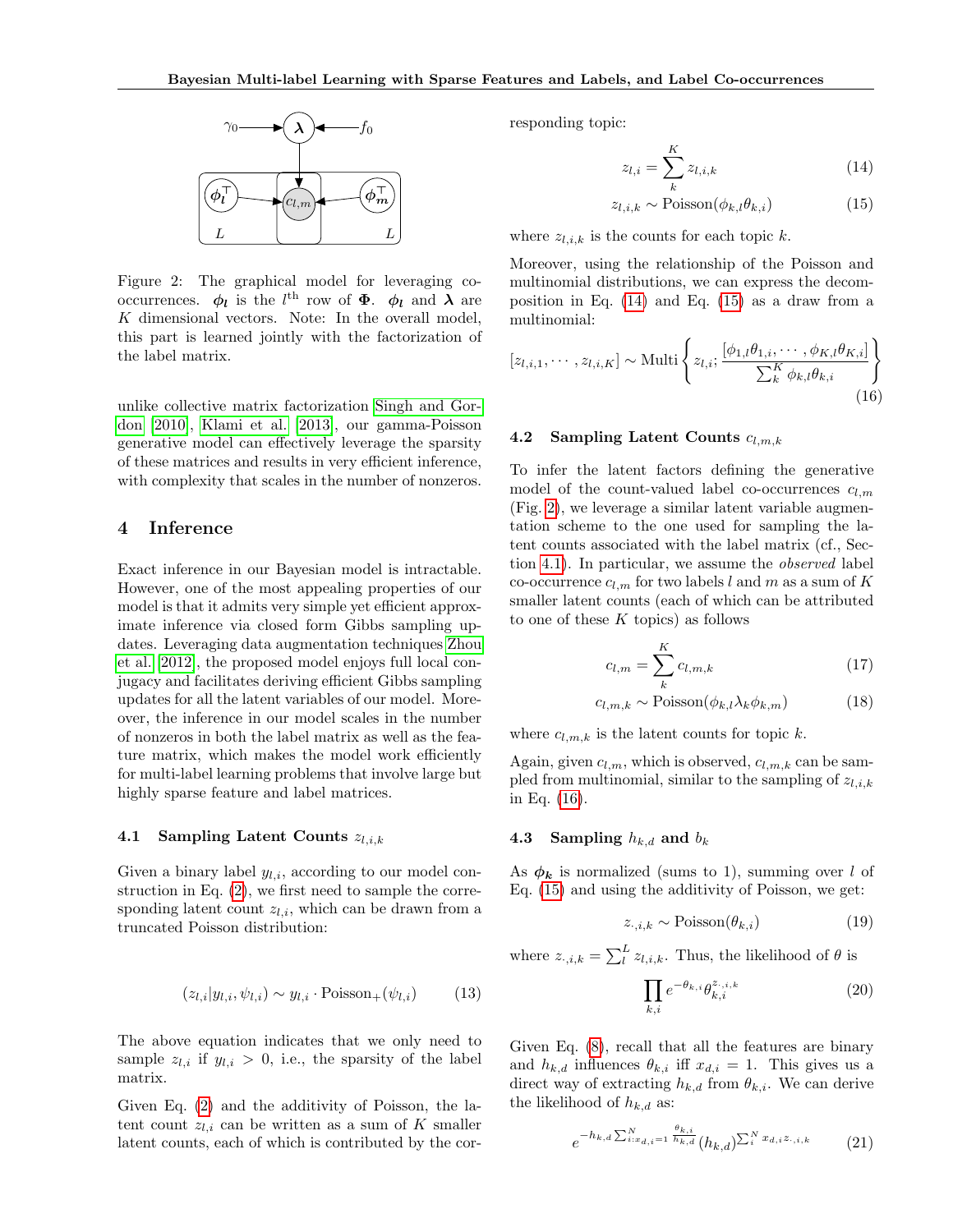which is conjugate to its Gamma prior. Therefore, it is straightforward to yield the following sampling strategy for  $h_{k,d}$ :

$$
h_{k,d} \sim \text{Gamma}\left(\mu_0 + \sum_{i:x_{d,i}=1}^N z_{\cdot,i,k}, \frac{1}{\mu_0 + \sum_{i:x_{d,i}=1}^N \frac{g_{k,i}}{h_{k,d}}}\right)
$$
(22)

 $b_k$  can be sampled using the same formula by adding an extra row of ones in the feature matrix  $X$  (which serve as the default features).

We can compute and cache the value of  $\theta_{k,i}$  first. After  $h_{k,d}$  is sampled, we can update  $\theta_{k,i}$  for the instances where feature  $d$  is on:

$$
\theta_{k,i} \leftarrow \frac{\theta_{k,i} h'_{k,d}}{h_{k,d}} \tag{23}
$$

where  $h'_{k,d}$  is the newly-sampled value of  $h_{k,d}$ .

To sample h and compute  $\theta$ , according to Eq. [\(8\)](#page-2-1) and Eq. [\(22\)](#page-4-0), one only iterates over the instances where feature d is on (i.e.,  $x_{d,i} = 1$ ) instead of iterating over all the instances. This demonstrates how the sparsity in the feature matrix is leveraged. Note that the inference simplicity only exists with binary features.

# 4.4 Sampling  $\phi_k$

If the co-occurrence matrix is not incorporated, using Eq. [\(16\)](#page-3-5) and the Dirichlet-multinomial conjugacy,  $\phi_{\mathbf{k}}$ can be sampled as:

$$
\phi_{\mathbf{k}} \sim \text{Dirichlet}_L(\beta_0 + z_{1,\cdot,k}, \cdots, \beta_0 + z_{L,\cdot,k})
$$
 (24)

where  $z_{l,\cdot,k} = \sum_{i=1}^{N} z_{l,i,k}$ .

Otherwise,  $\phi$  is also involved in the generative process of C. According to Eq.  $(18)$ , the likelihood of C is

$$
e^{-\sum_{l,m,k}-\phi_{k,l}\lambda_k\phi_{k,m}}\prod_{l,m,k}\left(\phi_{k,l}\lambda_k\phi_{k,m}\right)^{c_{l,m,k}}\quad(25)
$$

Given the fact that  $\phi_k$  is normalized, the likelihood term related to  $\phi_{k,l}$  is:  $\phi_{l,k}^{c_{l,\cdot,k}}$  where  $c_{l,\cdot,k} = \sum_{m}^{L} c_{l,m,k} +$  $\sum_{m}^{L} c_{m,l,k}$ . Therefore, we can sample  $\phi_{k}$  as:

$$
\phi_{\mathbf{k}} \sim \text{Dirichlet}_L(\cdots, \beta_0 + z_{l, \cdot, k} + c_{l, \cdot, k}, \cdots) \tag{26}
$$

## 4.5 Sampling  $\lambda_k$

According to Eq. [\(25\)](#page-4-1),  $\lambda_k$  has the Poisson likelihood, which is conjugate to its Gamma prior. Therefore, we can sample  $\lambda_k$  as:

$$
\lambda_k \sim \text{Gamma}[\gamma_0/K + c_{\cdot,\cdot,k}, 1/(f_0+1)] \tag{27}
$$

where  $c_{\cdot,\cdot,k} = \sum_{l}^{L} c_{l,\cdot,k}$ .

Recall that  $\gamma_0$  and  $f_0$  have uninformative Gamma prior. For  $\gamma_0$ , we can apply the data augmentation in [Zhou et al.](#page-8-4) [\[2012\]](#page-8-4), [Buntine and Hutter](#page-8-14) [\[2012\]](#page-8-14) to get the Gamma likelihood. For  $f_0$ , its posterior is directly conjugate to the Gamma likelihood.

#### <span id="page-4-2"></span><span id="page-4-0"></span>4.6 Time-Complexity Analysis

In addition to having a rich generative model for the label and label co-occurrences, one of the key properties of the proposed model is the computational efficiency resulting from taking advantage of the sparsity in both feature and label matrices. This is important because in many multi-label learning problems, the feature and label matrices usually are massive but highly sparse. Specifically, for the label matrix, with the Bernoulli-Poisson link, the models scales in the number of nonzeros in the label matrix. At the same time, sampling h and computing  $\theta$  scale in the number of nonzeros in the feature matrix. Therefore, in the case where the label co-occurrences are not leveraged, the inference complexity of the proposed model is  $\mathcal{O}(KG + KDG')$  where G is the number of nonzeros in the label matrix  $\mathbf{Y}$  and  $G'$  is the average number of instances where a feature is on (i.e., the column-wise sparsity of  $X$ ). Even when the label co-occurrences are leveraged, it does not add much overhead since the label co-occurrence matrix is usually highly sparse as well and its low-rank factorization scales in the number of nonzeros in this matrix. The efficiency of our model will be empirically studied in Section [6.4.](#page-7-0)

## 5 Related Work

<span id="page-4-1"></span>Multi-label learning problems in modern-day applications are usually characterized by a large number of training instances, a large number of features, and a large number of labels (i.e., label-space cardinality). Owing to this, there is a considerable recent interest in designing multi-label learning models that can gracefully scale to handle such large datasets.

Label embedding methods offer an appealing solution to the large label-space cardinality problem. These methods project the high-dimensional sparse label vectors of each instance into a low-dimensional space. This corresponds to learning a low-rank embedding of the label matrix. However, learning the embedding itself is a computationally challenging problem, especially when the label matrix is massive. This has led to a lot of recent interest in embedding based models for multi-label learning that can learn label matrix embeddings efficiently [\[Yu et al., 2014,](#page-8-5) [Mineiro and](#page-8-7) [Karampatziakis, 2015\]](#page-8-7). However, most of these methods do not exploit the sparsity of the label matrix while learning the embeddings. Recently, [\[Rai et al., 2015\]](#page-8-6)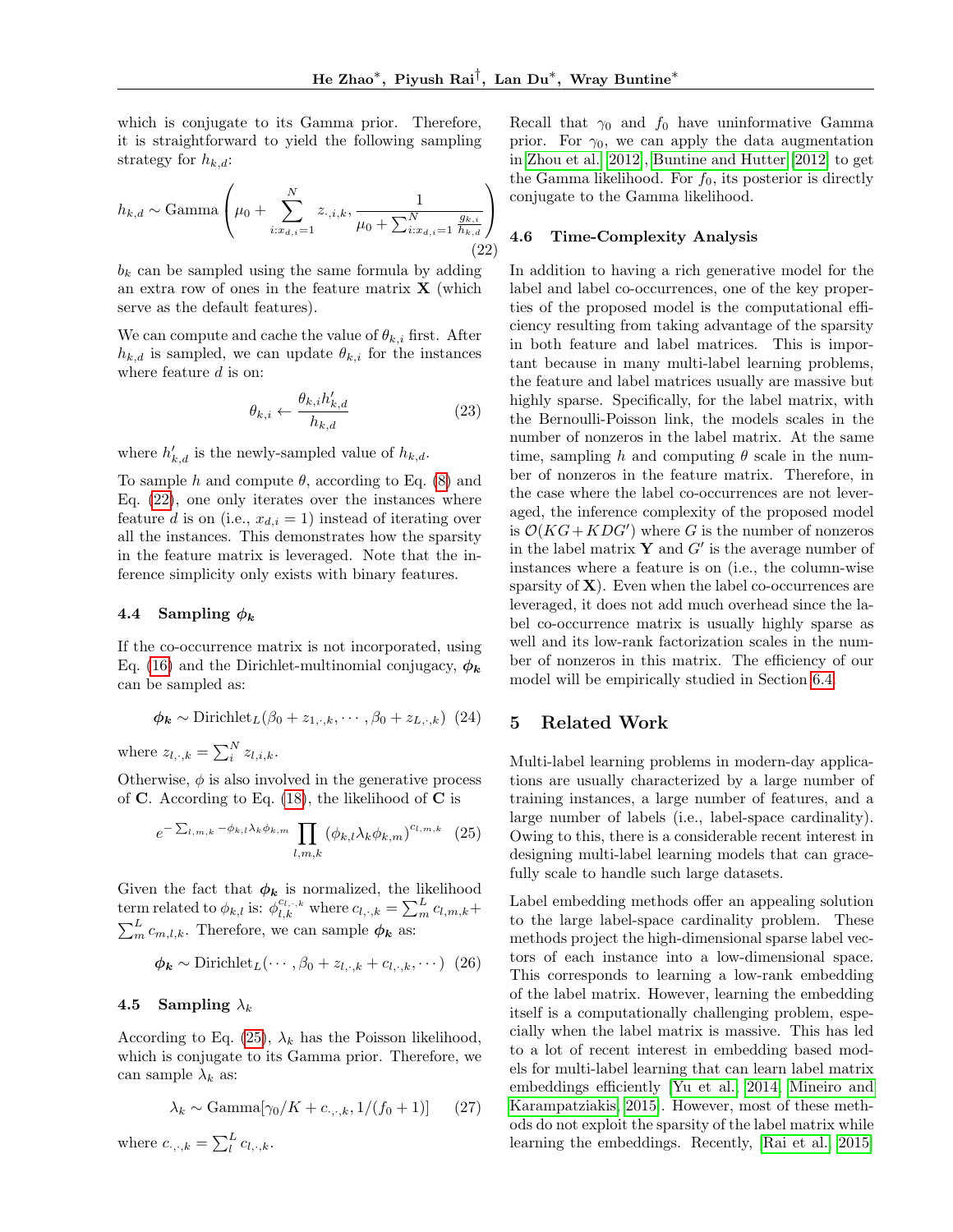proposed a Bayesian label matrix embedding method that scales in the number of nonzeros in the label matrix. Their approach is similar in spirit to our approach. However, the approach in [\[Rai et al., 2015\]](#page-8-6) conditions the embeddings on the feature vectors via a regression model. Learning this regression model is challenging due to non-conjugacy, and is computationally expensive. In contrast, our approach of learning the label matrix embedding also scales in the number of nonzeros in the label matrix. However, the embeddings are conditioned on the feature vector not via a regression model used in [\[Rai et al., 2015\]](#page-8-6) but via a log-linear combination of the features. If the features are binary and sparse, such an approach of conditioning on the features leads to significant speed-ups. In our experiments, we compare the per iteration computational cost of our approach with the approach of [\[Rai](#page-8-6) [et al., 2015\]](#page-8-6) and observe significant speed-ups. Moreover, unlike our model, the model of [\[Rai et al., 2015\]](#page-8-6) cannot leverage label co-occurrences.

Other prominent Bayesian approaches to multi-label include the Bayesian compressed sensing (BCS) based approach [\[Kapoor et al., 2012\]](#page-8-15). However, inference in BCS is expensive. Moreover, it does not exploit the sparsity of label matrix or feature matrix, and is therefore not suitable for large-scale multi-label datasets.

Leveraging label co-occurrences to improve multi-label learning has not received much attention so far, except for some recent works such as [\[Mensink et al., 2014,](#page-8-10) [Gaure et al., 2017\]](#page-8-16). One key difference of our model as compared to these models is that the computational cost scales in the number of nonzeros in the label and feature matrix. Moreover, the Poisson-Dirichletgamma based latent factor model offers a nice interpretability of our model, making it also suitable for other tasks, such as topic discovery (e.g., group of related labels representing a topic). In our experiments, we show such a qualitative analysis on a real dataset.

Our approach of constructing embeddings via conditioning on features is related to the models that incorporate auxiliary information in Poisson factorization or topic models such as the ones in [Hu et al.](#page-8-17) [\[2016\]](#page-8-17), [Zhao et al.](#page-8-18) [\[2017a](#page-8-18)[,b](#page-8-19)[,c\]](#page-8-20). Features in those models are used to construct the prior of the embeddings. However, in our model, the embeddings are directly constructed using the features (Eq. [8\)](#page-2-1), which allows efficiently computing the embeddings of test instances.

## 6 Experiments

In our experiments, we compare the proposed Bayesian Multi-label Learning with Sparse Features and Labels (abbreviated BMLS) with various stateof-the-art multi-label learning models, which include

both Bayesian and non-Bayesian models. We evaluate the proposed model on four benchmark multilabel datasets with binary features: Bibtex, Delicious, Movielens, and NIPS.

The statistics of the datasets are listed in Table [1.](#page-6-0) The datasets cover a wide range of feature and label sizes. Moreover, both the feature vectors as well as the label vectors are highly sparse, reflecting real-world multilabel learning problems. Our model can effectively exploit the sparsity in these vectors, which results in a fast inference procedure.

We compare the following models: (1) BMLS: Our proposed model. We experiment with two variants with and without the label co-occurrences. If the label co-occurrences are leveraged, we refer to the model as BMLS-co. (2) LEML: Low rank Empirical risk minimization for Multi-label Learning [Yu et al.](#page-8-5) [\[2014\]](#page-8-5). Similar to our model, LEML factorizes the label matrix  $\bf{Y}$  with two matrices and one of them is further factorized with the feature matrix  $X$ . LEML considers various types of loss functions such as squared loss, logistic loss, hinge loss, etc. (3) BMLPL: Bayesian Multi-label Learning via Positive Labels [Rai et al.](#page-8-6) [\[2015\]](#page-8-6). As one of the most related models to BMLS, BMLPL applies the Bernoulli-Poisson factorization on Y as well. However, unlike our model, BMLPL uses a regression based approach to condition on the features. (4) BCS: Bayesian Compressed Sensing for multilabel learning [Kapoor et al.](#page-8-15) [\[2012\]](#page-8-15). BCS is a Bayesian method that uses the idea of doing compressed sensing on the label vectors [Hsu et al.](#page-8-21) [\[2009\]](#page-8-21), and relies on variational inference. (5) BNMC: Bayesian Nonparametric model for Multi-label Classification [Nguyen](#page-8-22) [et al.](#page-8-22) [\[2016\]](#page-8-22). BNMC is a Bayesian model that automatically learns and exploit the unknown number of multi-label correlation.

We report the Area Under the ROC Curve (AUC) on the test data to measure the prediction performance on new instances for all the models being compared. In particular, for our model, we can obtain  $H, b, \Phi$ from the training phase. Given a new instance  $i'$ , we can compute  $\theta_{k,i'}$  by Eq. [\(8\)](#page-2-1) using its feature vector  $x_{i'}$ . The labels can be predicted as follows:

$$
\Pr(y_{l,i'} = 1) = 1 - e^{-\sum_{k}^{K} \phi_{k,l} \theta_{k,i'}}
$$

In the experiments, we set the hyperparameters for our model as  $\mu_0 = 10, \beta_0 = 0.01, K = 100$  and  $\gamma_0, f_0$ are given uninformative gamma priors. We use 5000 Gibbs sampling iterations to train the model and report the average results over the last 2500 iterations. For the baseline models, we use their default parameter settings.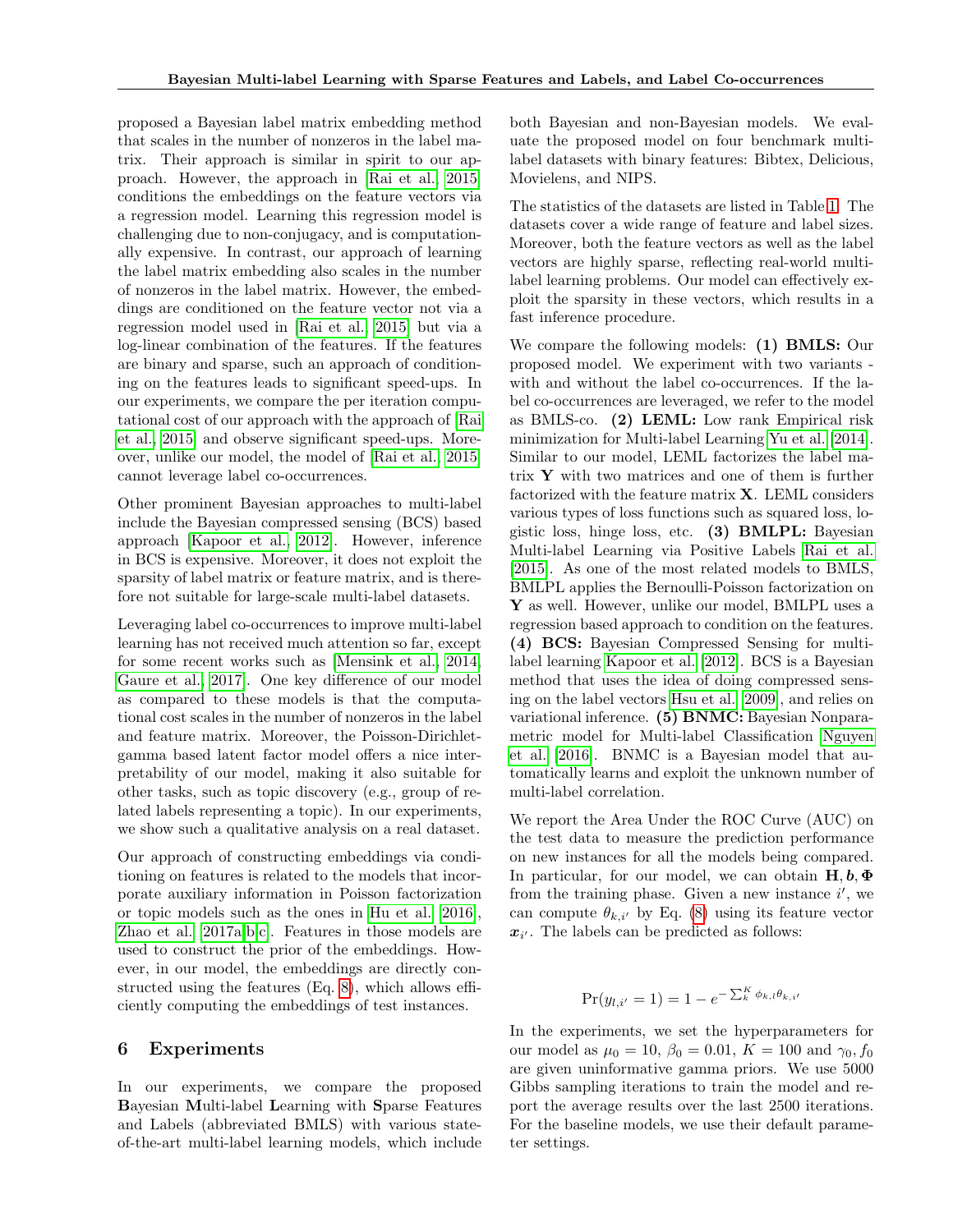<span id="page-6-0"></span>Table 1: The statistics of the datasets used in the experiments.  $N_{\text{train}}$ : number of training instances,  $N_{\text{test}}$ : number of test instances, D: number of features, L: number of labels.

| Dataset       | $N_{\rm train}$ | $N_{\rm test}$ | $\prime$ |       |
|---------------|-----------------|----------------|----------|-------|
| <b>Bibtex</b> | 4880            | 2515           | 1836     | 159   |
| Delicious     | 12920           | 3185           | 500      | 983   |
| Movielens     | 4000            | 2040           | 29       | 3952  |
| NIPS          | 2292            | 573            | 2484     | 14036 |

<span id="page-6-1"></span>Table 2: Comparison of the various methods in terms of AUC scores with all the instances in the training sets. "-" denotes either these results were not available or the method was infeasible to run on that data set.

| Model        | <b>Bibtex</b> | Delicious | Movielens | <b>NIPS</b> |
|--------------|---------------|-----------|-----------|-------------|
| LEML         | 0.9040        | 0.8894    | 0.8787    | 0.8777      |
| <b>BMLPL</b> | 0.9210        | 0.8950    | 0.8582    | 0.9002      |
| <b>BCS</b>   | 0.8614        | 0.8000    |           |             |
| <b>BNMC</b>  | 0.8318        |           |           |             |
| <b>BMLS</b>  | 0.9379        | 0.9062    | 0.8682    | 0.9009      |

#### 6.1 Results using Complete Training Set

In the first experiment, we train all the models using all the instances in the training set. The AUC scores are reported in Table [2.](#page-6-1) The result shows that the proposed model performs better than the other models in three out of four datasets, which evidences the effectiveness of our model. Note that BMLS-co performs comparably to BMLS in this setting (possibly because training data is plenty), so its results are not reported.

## 6.2 Results using Missing Labels and Limited Training Instances

One common problem of multi-label learning is missing labels. As a Bayesian model, the proposed model naturally handles this problem. Furthermore, it is reasonable to assume that the label co-occurrences shall play a more important role in the case of missing labels. To examine this, we randomly remove 80% entries from the label matrix in the training data of Bibtex, Delicious, and Movielens to mimic the situation where a significantly large fraction of the labels are missing. The AUC scores of this experiment are shown in Table [3.](#page-6-2) From the results, it can be observed that BMLS-co gains better results than BMLS, especially on the Bibtex dataset, demonstrating that the label co-occurrences do help in the case with missing labels. Moreover, both of our proposed models outperform the others significantly in this case. It is also noteworthy that although LEML gets better AUC score on the Movielens dataset with all the training instances, the

<span id="page-6-2"></span>Table 3: AUC scores with only 20% labels.

| Model       | <b>Bibtex</b> | Delicious | Movielens |
|-------------|---------------|-----------|-----------|
| LEML        | 0.8452        |           | 0.8406    |
| BMLPL       | 0.7879        | 0.8082    | 0.8574    |
| <b>BMLS</b> | 0.8598        | 0.8933    | 0.8619    |
| BMLS-co     | 0.8764        | 0.8978    | 0.8643    |

<span id="page-6-3"></span>Table 4: AUC scores with only 20% instances of the training set.

| Model        | <b>Bibtex</b> | Delicious | Movielens |
|--------------|---------------|-----------|-----------|
| <b>LEML</b>  | 0.8649        | 0.7325    | 0.8429    |
| <b>BMLPL</b> | 0.8167        | 0.8484    | 0.8437    |
| <b>BNMC</b>  | 0.7549        |           |           |
| <b>BMLS</b>  | 0.8651        | 0.8888    | 0.8629    |
| BMLS-co      | 0.8723        | 0.8921    | 0.8562    |

proposed models have a clear advantage when there is a high fraction of missing labels.

Another situation where the label co-occurrences may benefit is the case where there are not sufficient training examples in the data. We mimic this situation by reducing the size of training instances to 20% on Bibtex, Delicious, and Movielens. The AUC scores in this case in shown in Table [4.](#page-6-3) Here we can observe a similar trend as for the missing label case: BMLS has significantly better performance as compared to the baseline models and BMLS-co further improves the prediction accuracies using the label co-occurrences.

# 6.3 Qualitative Analysis: Topic Modeling on NIPS Dataset

Recall that in our model,  $\phi_k$  represents a distribution (i.e., a "topic") over the labels. To assess our model's ability to discover meaningful topics, we run an experiment on the NIPS dataset with  $K = 100$  and examine each topic. The NIPS dataset consists of 14036 labels (each of which is a word; each author (i.e., instance) has a subset of words), so  $\phi_k$  is of that size. In Table [5,](#page-7-1) we show five of the topics with their top words (ranked by  $\phi_{k,l}$ ) and the top authors (ranked by  $\theta_{k,i}$ ). As shown in the table, our model is able to discover clear and meaningful topics of the authors, which shows its usefulness as a topic model when each document  $y_i \in \{0,1\}^L$  has features in form of meta data  $x_i \in \{0,1\}^D$  associated with it.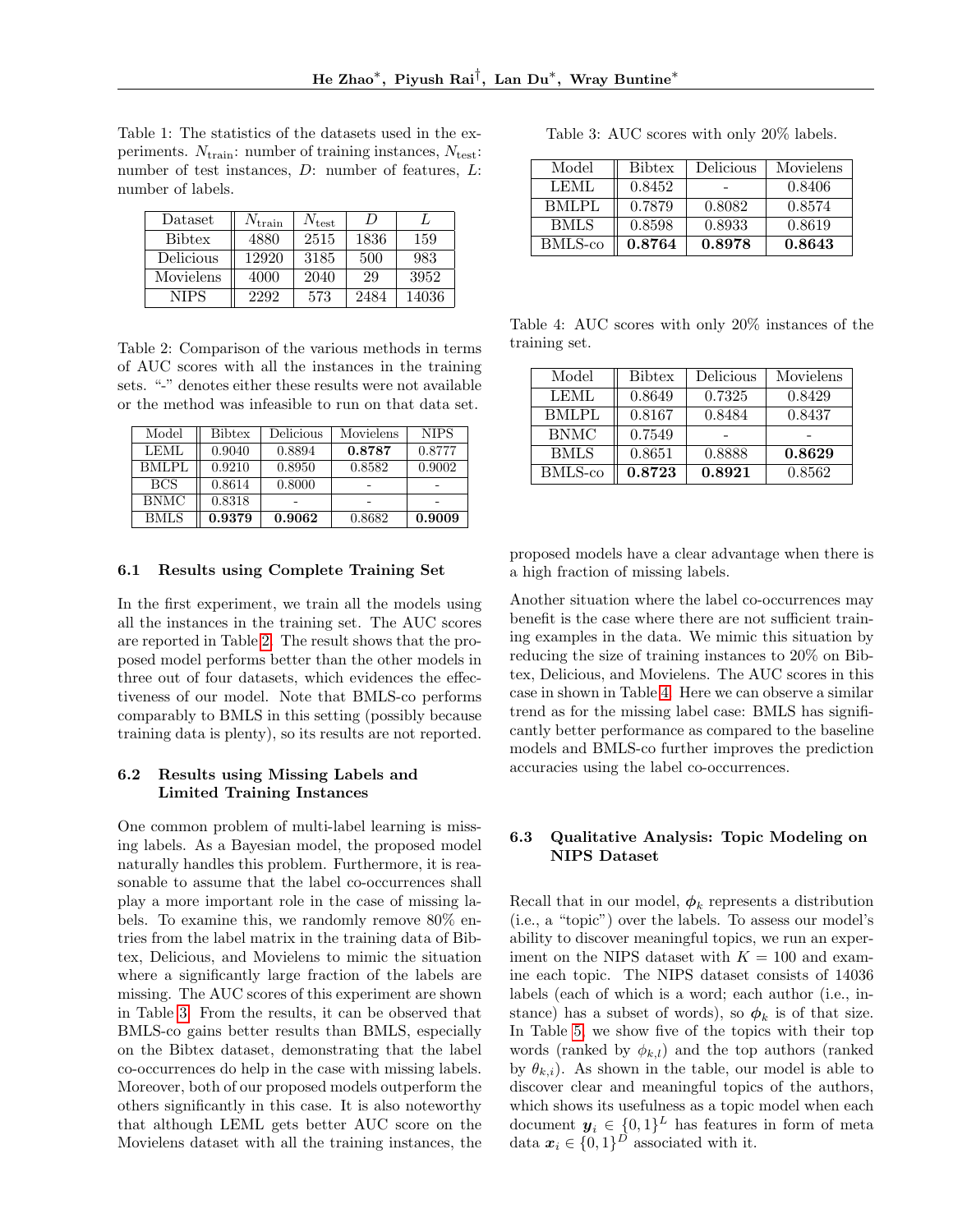| Topic:       |                      | $\mathfrak{D}$          | 3                    |                      | 5                    |
|--------------|----------------------|-------------------------|----------------------|----------------------|----------------------|
|              | input                | problem                 | image                | posterior            | optimal              |
|              | neural               | theorem                 | dimensional          | distributions        | control              |
|              | networks             | theory                  | system               | log                  | current              |
|              | network              | bound                   | vision               | likelihood           | actions              |
|              | training             | result                  | images               | monte                | dynamic              |
| Top words:   | set                  | exists                  | visual               | inference            | programming          |
|              | learning             | positive                | object               | bayesian             | learn                |
|              | output               | dimension               | computer             | joint                | action               |
|              | weights              | proof                   | pattern              | carlo                | state                |
|              | information          | assume                  | position             | variance             | machine              |
| Top authors: | Mozer_M              | Sontag_E                | Sejnowski_T          | Jordan <sub>N</sub>  | Sejnowski_T          |
|              | Hinton G             | Venkatesh <sub>-S</sub> | Hinton <sub>-G</sub> | DeFreitas_J          | Dayan_P              |
|              | Sejnowski_T          | Bartlett_P              | Baluja_S             | Hinton <sub>-G</sub> | Hinton <sub>-G</sub> |
|              | Bengio <sub>-Y</sub> | Jordan <sub>N</sub>     | Zemel <sub>-R</sub>  | Doucet <sub>-A</sub> | Mozer_M              |
|              | $Giles_C$            | $Meir_R$                | Poggio_T             | Bishop <sub>-C</sub> | Jordan <sub>-M</sub> |

<span id="page-7-1"></span>Table 5: The top words and authors with the largest weights in the topics.

#### <span id="page-7-0"></span>6.4 Running Time

In this section, we empirically compare the running time of our model with  $BMLPL^2$  $BMLPL^2$ , with a similar lowrank embedding approach. Note that BMLPL uses a regression approach to condition the embeddings on the features, while in our model, the embeddings are conditioned on the features via a log-linear combination of the features. This makes our model much more scalable, while also enjoying closed form, highly efficient Gibbs sampling.

Both the models are implemented in MATLAB running on a desktop with 3.40 GHz CPU and 16GB RAM. We report the running time per MCMC iteration on the four datasets and we also vary the size of training instances from 20% to 80% to fully exam the efficiency. Shown in Table [6,](#page-7-3) the proposed model runs much faster than BMLPL, supporting the timecomplexity analysis in Section [4.6.](#page-4-2)

# 7 Conclusion and Discussion

Despite the considerable amount of recent progress on the problem of multi-label learning, Bayesian approaches to this problem have received relatively little attention. This is primarily due to the lack of scalable approaches that can handle large datasets and can be efficient at training and test time. With this motivation, in this paper, we presented a framework for multi-label learning that leverages some of the key characteristics of multi-label learning datasets (in particular, the sparsity of label and feature matrix) to design a scalable Bayesian multi-label learning model. Unlike most existing multi-label learning models that are based on learning a low-rank factorization of the

Table 6: Running time per iteration (seconds) of BMLS and BMLPL.  $K = 100$  for both models.

<span id="page-7-3"></span>

| Dataset       | % training | BMLPL | <b>BMLS</b> |
|---------------|------------|-------|-------------|
| <b>Bibtex</b> | 20%        | 18.14 | 0.04        |
|               | 40%        | 22.54 | 0.06        |
|               | 60%        | 26.75 | 0.09        |
|               | $80\%$     | 29.80 | 0.11        |
|               | $20\%$     | 12.18 | 0.09        |
| Delicious     | 40%        | 14.45 | 0.16        |
|               | 60%        | 17.82 | 0.24        |
|               | 80%        | 20.70 | 0.33        |
| Movielens     | $20\%$     | 19.19 | 0.16        |
|               | 40\%       | 21.86 | 0.27        |
|               | 60%        | 24.08 | 0.37        |
|               | 80%        | 26.27 | 0.49        |
| <b>NIPS</b>   | 20%        | 35.50 | 0.66        |
|               | 40%        | 38.51 | 1.10        |
|               | $60\%$     | 40.31 | 1.55        |
|               | $80\%$     | 43.06 | $2.01\,$    |

label matrix, our model performs a joint factorization of the label matrix and the label co-occurrence matrix and, by sharing latent factors between the two factorizations, it can address problems such as lack of training data and/or a high fraction of missing labels in the label matrix. The topic-based interpretation of our label embedding approach is intuitive and we hope it would motivate the application of similar topic model based approaches for the problem of multi-label learning. Finally, making such models more scalable would be an interesting direction of future work. Although in this paper, we have presented Gibbs sampling for doing inference in the model, developing variational inference or stochastic variational inference would further improve the scalability of our model.

#### Acknowledgements

PR acknowledges support from IBM Faculty Award, DST-SERB Early Career Research Award, and Dr. Deep Singh and Daljeet Kaur Faculty Fellowship, IIT Kanpur.

<span id="page-7-2"></span> $2$ We only compare the running time with BMLPL because (1) it is a Bayesian model with the similar base framework like ours, (2) its inference is done by Gibbs sampling and implemented in MATLAB as well.